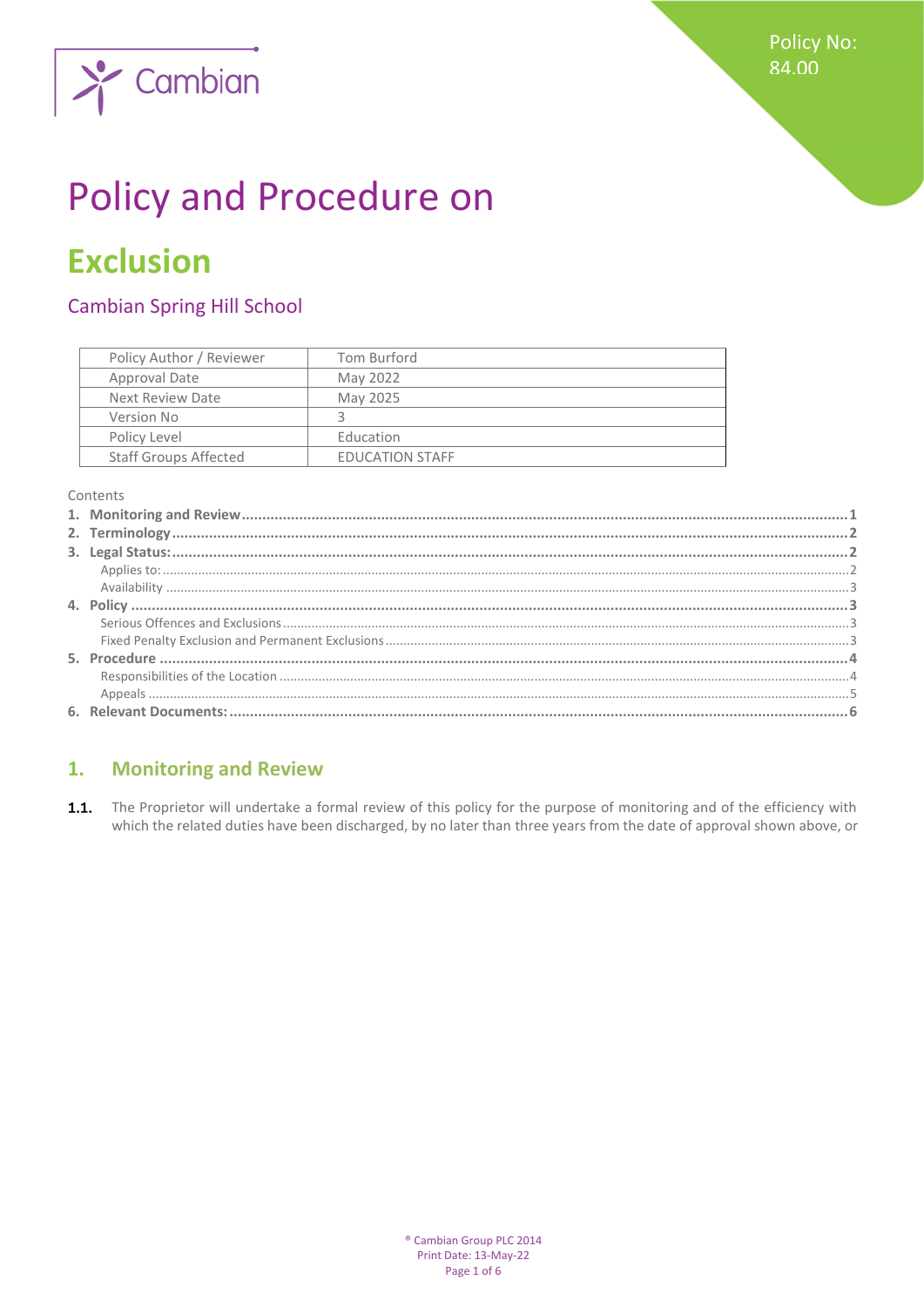

earlier if significant changes to the systems and arrangements take place, or if legislation, regulatory requirements or best practice guidelines so require.

The local content of this document will be subject to continuous monitoring, refinement and audit by the Head of  $1.2.$ Service.

Signed:

*Andrew Sutherland*

Andrew Sutherland Samantha Campbell **Proprietor, Cambian Group Principal** May 2022 May 2022

#### <span id="page-1-0"></span>**2. Terminology**

| 'Establishment' or 'Location          | this is a generic term which means the school. Cambian Spring<br>Hill School is a school with a residential home on site.                                                                                          |  |
|---------------------------------------|--------------------------------------------------------------------------------------------------------------------------------------------------------------------------------------------------------------------|--|
| Individual                            | means any child or young person under the age of 18 or young<br>adult between the ages of 18 and 25. At Spring Hill School we up<br>to 40 attending with 6 residing between the ages of 8 and 19<br>years of age.  |  |
| <b>Service Head / Head of Service</b> | This is the senior person with overall responsibility for the<br>Location. At Cambian Spring Hill School this is the Principal.                                                                                    |  |
| <b>Key Worker</b>                     | Members of staff that have special responsibility for Individuals<br>residing at or attending the Establishment.                                                                                                   |  |
| Parent, Carer, Guardian               | Means parent or person with Parental Responsibility                                                                                                                                                                |  |
| <b>Regulatory Authority</b>           | Regulatory Authority is the generic term used in this policy to<br>describe the independent regulatory body responsible for<br>inspecting and regulating services. At Cambian Spring Hill School<br>this is Ofsted |  |
| <b>Social Worker</b>                  | This means the worker allocated to the child/family. If there is no<br>allocated worker, the Duty Social Worker or Team Manager is<br>responsible.                                                                 |  |
| <b>Placing Authority</b>              | Placing Authority means the local authority/agency responsible<br>for placing the child or commissioning the service                                                                                               |  |
| <b>Staff</b>                          | Means full or part-time employees of Cambian, agency workers,<br>bank workers, contract workers and volunteers.                                                                                                    |  |

#### <span id="page-1-1"></span>3. Legal Status:

 $3.1.$ Regulatory Requirements, Part 3, Paragraph 9 and Exclusion Element of Part 6 (32)(3) of the Education (Independent School Standards) (England) Regulations 2014

<span id="page-1-2"></span>**Applies to:**

| Version:                 |           | <sup>®</sup> Cambian Group PLC 2014 |
|--------------------------|-----------|-------------------------------------|
| <b>Next Review Date:</b> | Jan 2018  | <b>Policy Name: Exclusions</b>      |
| <b>Print Date:</b>       | 13-May-22 | Page 2 of 6                         |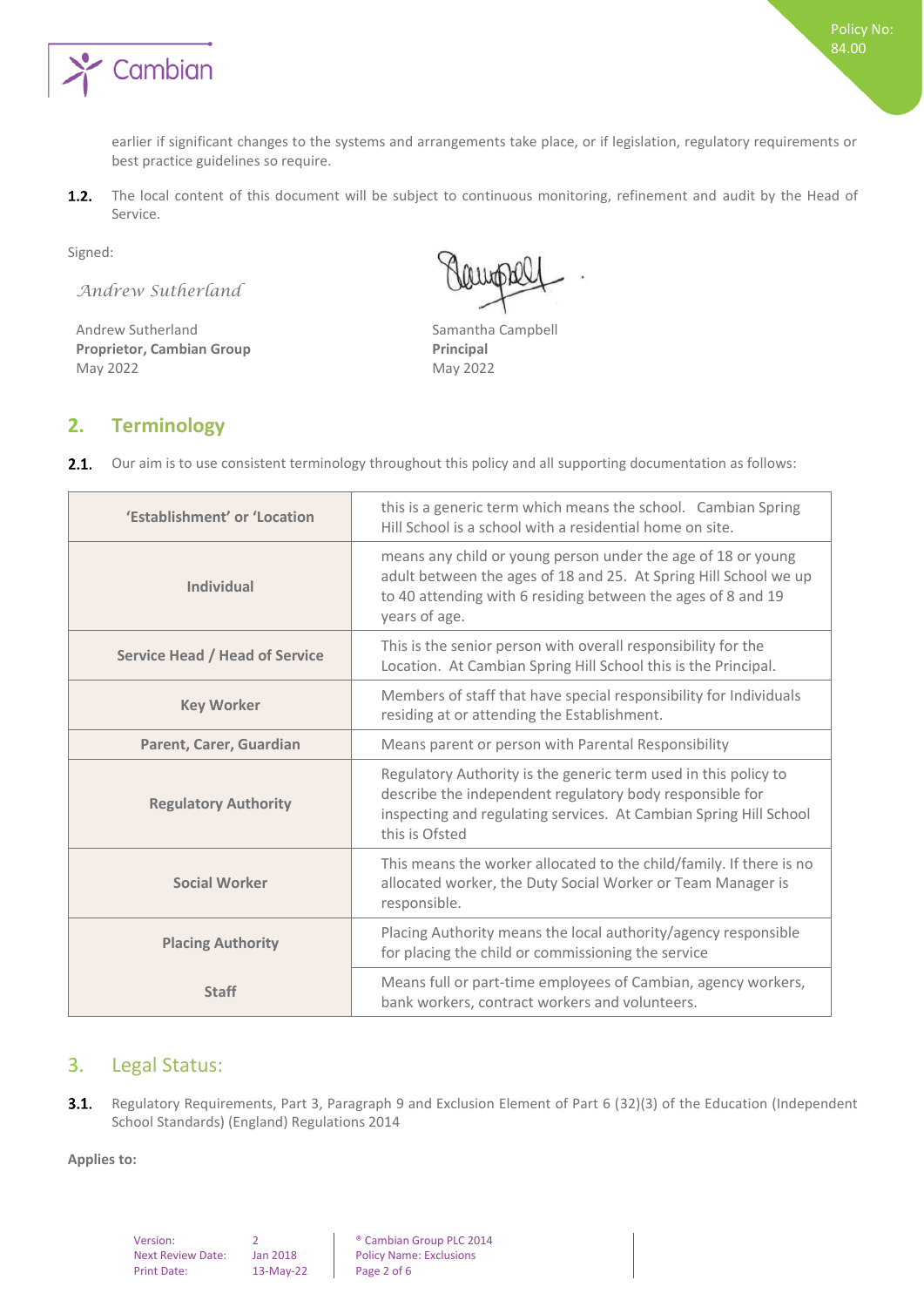

<span id="page-2-0"></span> $3.3.$ all staff (teaching and support staff), students on placement, the proprietor and volunteers working in the Location.

#### **Availability**

This policy is made available to parent/guardian/carer, staff and pupils in the following ways: via the Spring Hill website,  $3.4.$ and on request a copy may be obtained from the Location Office.

#### <span id="page-2-1"></span>4. Policy

 $4.1.$ Ultimate sanctions are Fixed Term and Permanent Exclusions. Neither sanction is used lightly. Only the Principal has the power to exclude a child. If the Principal excludes a student, the parent/guardian/carer and Social Worker are informed immediately, giving reasons for the exclusion. Additionally, the Local Authority is informed of the decision and rationale, in writing. The Principal will make it clear to parents/carers/guardians that they can, if they wish, appeal against the decision to the Proprietors. Information on how to make any such appeal is stated on the exclusions letter and in this policy.

#### <span id="page-2-2"></span>**Serious Offences and Exclusions**

- 4.2. Serious offences are those that may have a significant impact on the individual or others at the Location. Examples include:
	- extreme or persistent bullying, racism or harassment;
	- stealing;
	- extreme or persistent violence, actual or threatened, against a student or member of staff;
	- sexual abuse, assault or activity;
	- persistent illegal drugs (possession and/or use) or alcohol (consumption or possession)
	- significant vandalism;
	- carrying an offensive weapon.

#### <span id="page-2-3"></span>**Fixed Penalty Exclusion and Permanent Exclusions**

- $4.3.$ Spring Hill School has a Positive Behaviour Policy which is applied in a consistent, rigorous and non-discriminatory way; all aspects of application of this policy is be monitored routinely via management audits and staff debriefs. Decisive sanctions are:
	- Suspension = Fixed Term Exclusion
	- Expulsion = Permanent Exclusion
- $4.4.$ Neither sanction is used lightly. The decisions to exclude a student can only be exercised by the Principal. If the Principal excludes a student, the parent/guardian/carer is informed immediately, giving reasons for the exclusion. At the same time, the Principal makes it clear to the parent/guardian/carer that they can, if they wish, appeal against the decision to the Regional Education Lead, Naseem Akhtar who can be contacted at: [Naseem.akhtar@cambiangroup.com](mailto:Naseem.akhtar@cambiangroup.com). If parents/carers/guardians wish the Regional Lead to contact them, this can be arranged upon request. The school will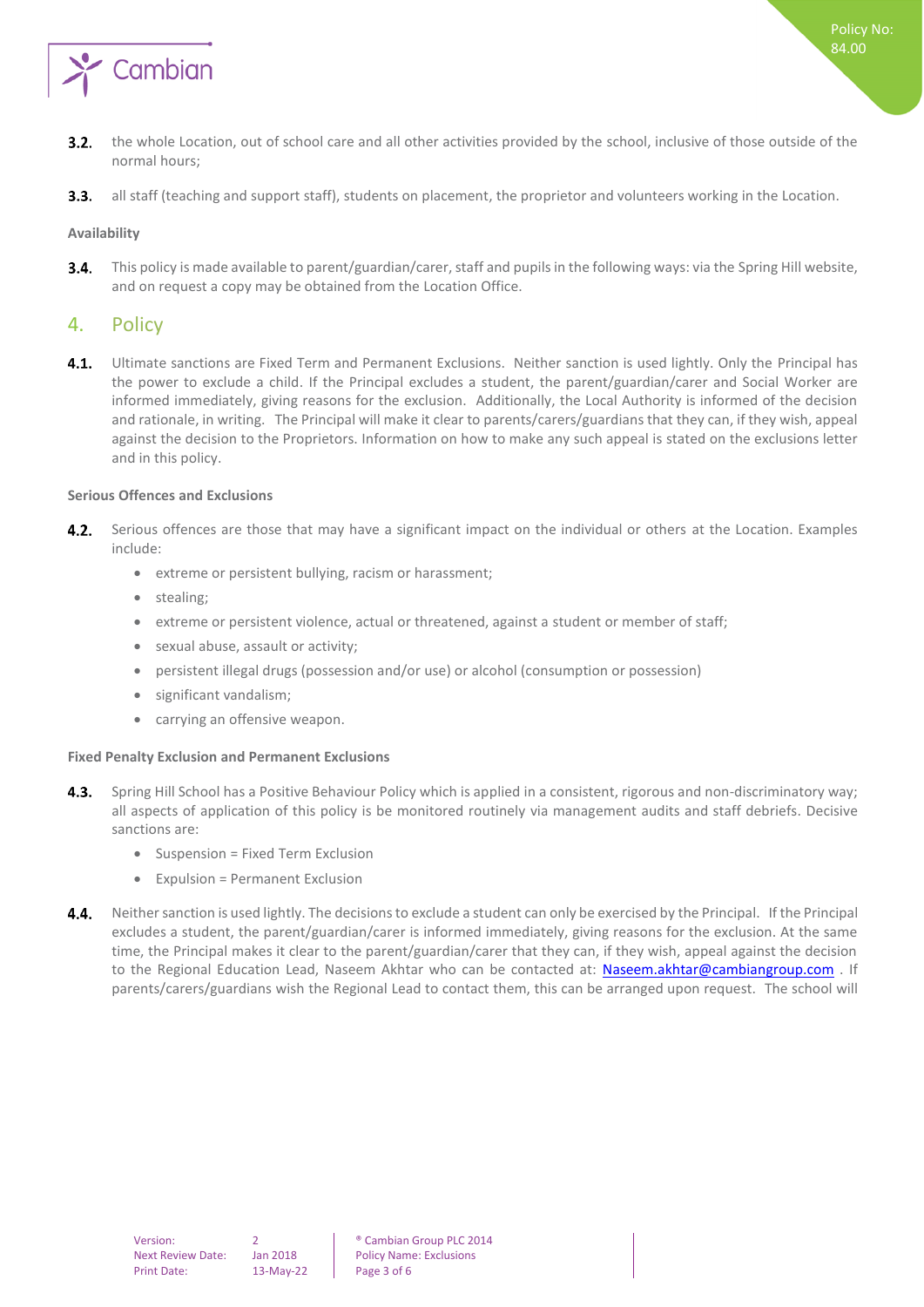

<span id="page-3-0"></span>advise parent/guardian/carers of how to make an appeal. It is the responsibility of the Proprietor to monitor the rate of exclusions, and to ensure that the school policy is administered fairly and consistently.

#### 5. Procedure

- Parent/guardian/carers must be informed immediately by phone with a follow up letter.
- A copy of a sheet entitled 'Advice for Parents/Carers' will be attached to the letter.
- Parent/guardian/carers must be notified of their right to appeal.
- Ensure that arrangements are in place for work to be sent home for the first 5 school days
- Arrangements will be made for a return to school interview that includes the parents/carers and Social Worker if applicable
- A re-integration support plan will be put in place.
- $5.1.$ All cases of exclusion will be treated in the strictest confidence on a need to know basis and are not to be discussed outside the school setting.

#### <span id="page-3-1"></span>**Responsibilities of the School**

- $5.2.$ If Spring Hill School commences an investigation, which may lead to a fixed term temporary or permanent exclusion the Principal must inform the parent/guardian/carers, Social Worker and Local Authority, without delay. Before resorting to exclusion, Spring Hill School will normally try alternative solutions (for example, a restorative justice process whereby the harm caused to the 'victim' can be redressed). This will be undertaken by a meeting or telephone call of all relevant parties will be followed by a letter within one school day. The letter will include information about:
	- the nature of the offence and the results of any investigation to date;
	- that the sanction of a fixed term temporary or permanent exclusion may be imposed;
	- the parent/guardian/carers' right to state their case to the Principal and if that is not satisfactory then to the Regional Lead for Education and whom they should contact to do this, including the latest date that the parent/guardian/carers may give a written statement
	- the parent/guardian/carers right to see their child's associated records with which the Principal must comply with such a request within 15 school days, although in exclusion cases compliance should within 5 working days
- **5.3.** Where reasonable adjustments to policies and practices have been made to accommodate a student's bespoke needs, and to avoid the necessity for exclusion as far as possible, exclusion may be justified if there is a material and substantial reason for it. A specific incident which has, and is likely to continue to affect the wellbeing and safety of the students, other students and the staff at the school may be such a reason. The decision to exclude for a fixed term will be notified to the parent/carer/guardian in writing with reasons. If the school determines that a child should be excluded for a fixed period, the Principal will provide information as to:
	- the period of the Fixed Term Exclusion;
	- the arrangements, such as setting work, to allow the child to continue their education during the Fixed Term Exclusion.
- $5.4.$ If the School decides (after completing the investigation or as a result of new evidence and further investigation) that it is necessary to extend a fixed period Temporary Exclusion or to convert it into a Permanent Exclusion, the Principal will write to the parent/guardian/carers with the reasons for this decision. The decision to permanently exclude a student will only be taken as a last resort and further to a wide range of evidence-based strategies, for dealing with managing behaviours of concern, has been employed to no avail or is an exceptional 'one-off' offence has been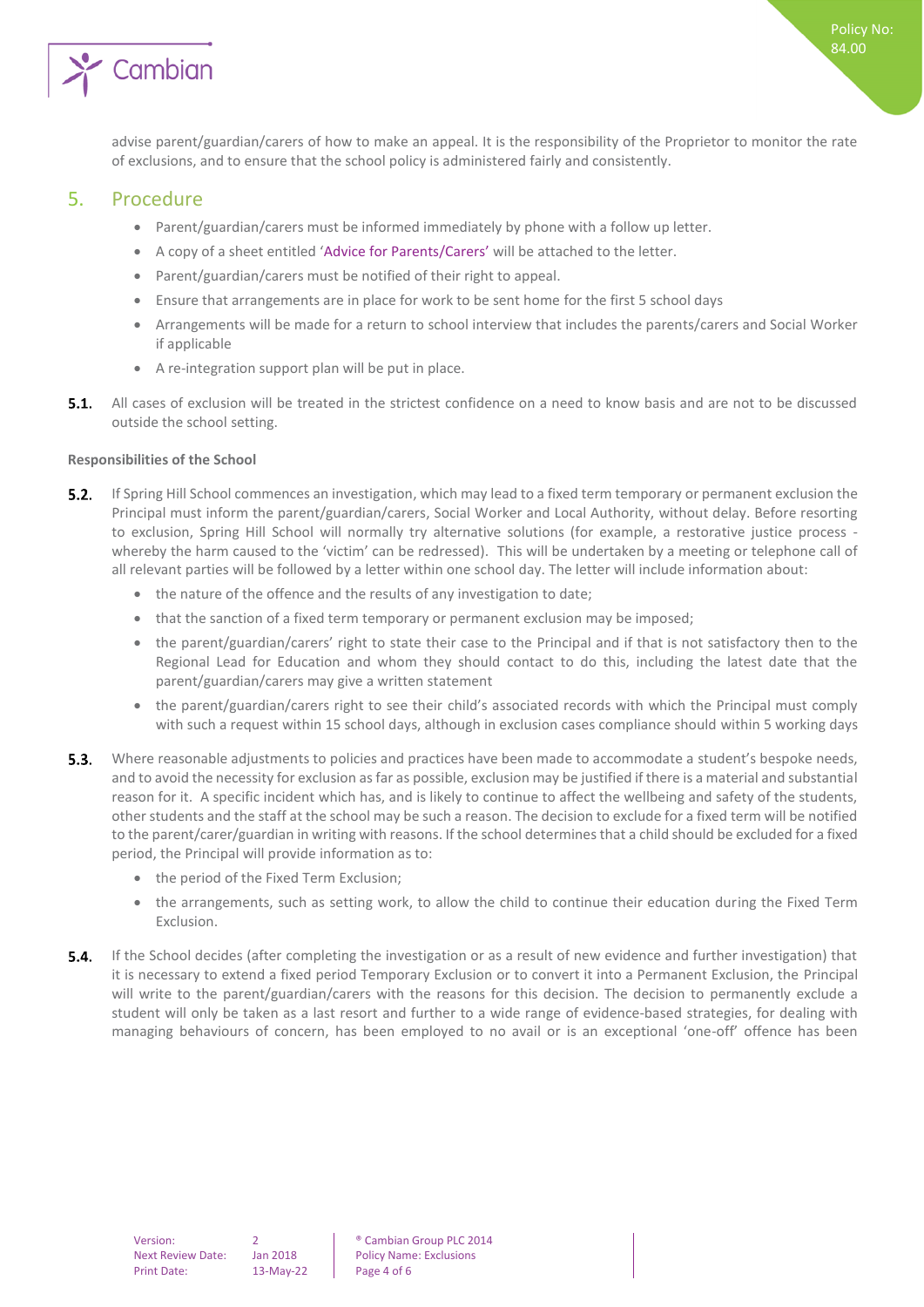

committed. Parent/guardian/carers co-operation forms part of the contract between the school and all the parent/guardian/carers at the Location. The correspondence will be accessible to all.

#### <span id="page-4-0"></span>**Appeals**

- **5.5.** If parent/guardian/carers wish to appeal the decision to exclusion, then they must do so in writing to the Proprietors, within one week of receiving the notification letter. The Proprietors will establish an Appeal Panel to consider the appeal.
- **5.6.** The Appeal Panel will normally convene within three weeks of the receipt of the letter requesting the appeal. The parents/carers/guardian are entitled to bring a representative to the meeting. All letters and documents informing the meeting shall be made available to all attendees, prior to the hearing. The parents/guardians/carers or their representative may pose questions to the Principal or may raise any relevant matter for the consideration of the Panel. The Panel may call for any further information it requires. No evidence or argument shall be presented to the Panel in the absence either of the parents/guardian/carer or their representative, or in the absence of the Proprietor. At the conclusion of the hearing, the Panel shall retire to consider what recommendation it may make. The Panel may recommend:
	- The exclusion is confirmed
	- The exclusion is rescinded
	- The exclusion be rescinded and replaced with an alternative sanction.
- **5.7.** The final decisions will rest with the Proprietors, who may or may not accept the recommendations of the panel.
- $5.8.$ The recommendation shall be communicated to the parent/guardian/carers and the Principal. Every child has a right to confidentiality – the decision will be upheld in the strictest confidence and only disclosed to those on a need to know basis. We appreciate that such sensitive matters must be dealt with in confidence. If the school decides (after completing the investigation or as a result of new evidence and further investigation) that it is necessary to extend a fixed period temporary exclusion or to convert it into a permanent exclusion, the Principal will write again to the parent/guardian/carers with the reasons for this decision.
- $5.9.$ Spring Hill School:
	- requires all staff to consistently apply bespoke positive behaviour management strategies for handling any unacceptable or challenging behaviours in line with their plan;
	- formulates bespoke support, further to consultation with on-site clinicians and care and education staff to help children and young people to understand their feelings and manage them in a socially acceptable way;
	- ensures that there are appropriate resources and activities available so that children and young people are meaningfully occupied to reduce opportunity for frustration and demand overload which could result in behaviours which challenge;
	- supports each child/young person in developing self-esteem, confidence and feelings of competence;
	- explains the impact of unacceptable behaviour, making it clear to the child/young person that it is the behaviour that is unacceptable, and not the individual character of the child/young person.
- **5.10.** When students behave in unacceptable ways, we help them to understand the outcomes of their actions and support them in learning how to cope more appropriately. We provide opportunities for children and young people to learn how to interpret and cope with feelings, listening to them and offering the necessary support and interventions to enable them to verbalise their own frustrations, anxieties and worries. We do not shout or raise our voices in a